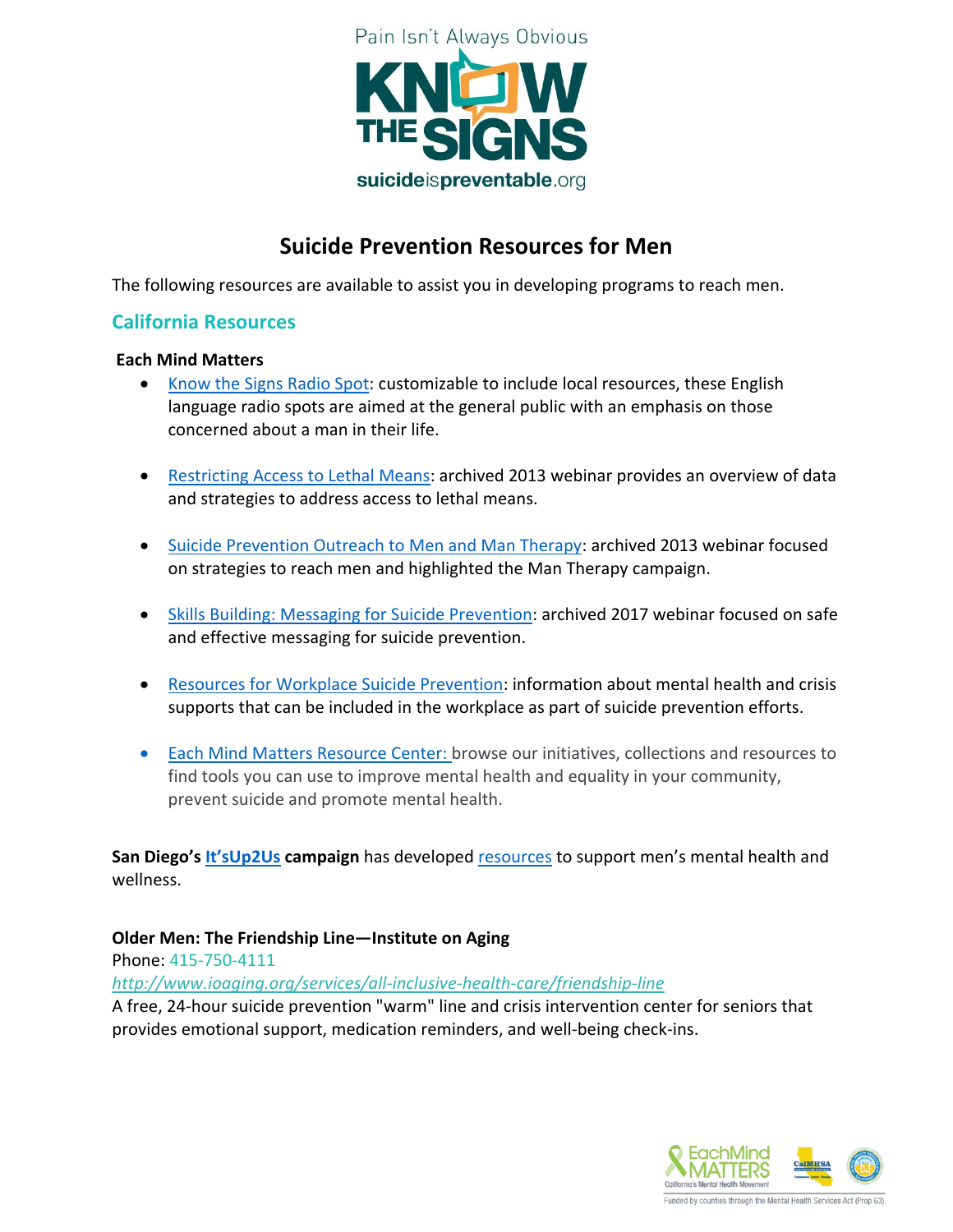#### **National Resources**

- **Preventing Suicide Among Men in the Middle Years: Recommendations for Suicide Prevention Programs.** Suicide Prevention Resource Center, 2016. <http://www.sprc.org/resources-programs/preventing-suicide-men-middle-years> Provides recommendations for state and community suicide prevention programs that focus on men in the middle years (ages 35–64). Includes a review of the research, recommendations and guidance, and an annotated list of programs and resources.
- **"A Surprising Health Disparity: Suicide among men in the middle years."** Suicide Prevention Resource Center, 2014 [http://www.sprc.org/events-trainings/surprising-health-disparity-suicide-among-men](http://www.sprc.org/events-trainings/surprising-health-disparity-suicide-among-men-middle-years)[middle-years](http://www.sprc.org/events-trainings/surprising-health-disparity-suicide-among-men-middle-years) Archived webinar designed to support the development of best practices for suicide prevention among men in the middle years of life.
- **Man Therapy**. State of Colorado Office of Suicide Prevention, Carson J. Spencer Foundation, and Cactus Communication [http://mantherapy.org](http://mantherapy.org/) Web-based tool designed to help men with their mental health. It uses humor and media to connect men and their families to facts, resources, and help in grappling with ongoing negative emotions.
- **Surviving Suicide in Wyoming.** [https://fivethirtyeight.com/features/suicide-in](https://fivethirtyeight.com/features/suicide-in-wyoming/)[wyoming/](https://fivethirtyeight.com/features/suicide-in-wyoming/)

Self-reliance helps people thrive in a landscape that's big and tough, but it can also put them at risk if they get into a personal crisis. In Wyoming, which has one of the highest suicide rates in the country, approximately 80 percent of suicide deaths occur among men, a quarter of whom are middle aged. This website tells the story of how one man found help.

#### **Workplace Resources**

- **•** Suicide Prevention Resource Center: [Workplaces](http://www.sprc.org/settings/workplaces)
- National Action Alliance for Suicide Prevention [blueprint for workplace suicide](http://actionallianceforsuicideprevention.org/comprehensive-blueprint-workplace-suicide-prevention-1)  [prevention](http://actionallianceforsuicideprevention.org/comprehensive-blueprint-workplace-suicide-prevention-1)
- [Construction Industry Alliance for Suicide Prevention](http://www.cfma.org/news/content.cfm?ItemNumber=4570)
- [Construction industry blueprint for suicide prevention](http://actionallianceforsuicideprevention.org/sites/actionallianceforsuicideprevention.org/files/Suicide%20Prevention%20in%20the%20Workplace%20-%20Final.pdf)
- **•** Society for Human Resource Management [Workplace Suicide web page](https://www.shrm.org/resourcesandtools/hr-topics/employee-relations/pages/workplace-suicide-.aspx)
- Canadian [guide for promoting workplace mental health](https://www.workplacestrategiesformentalhealth.com/job-specific-strategies/suicide-prevention)